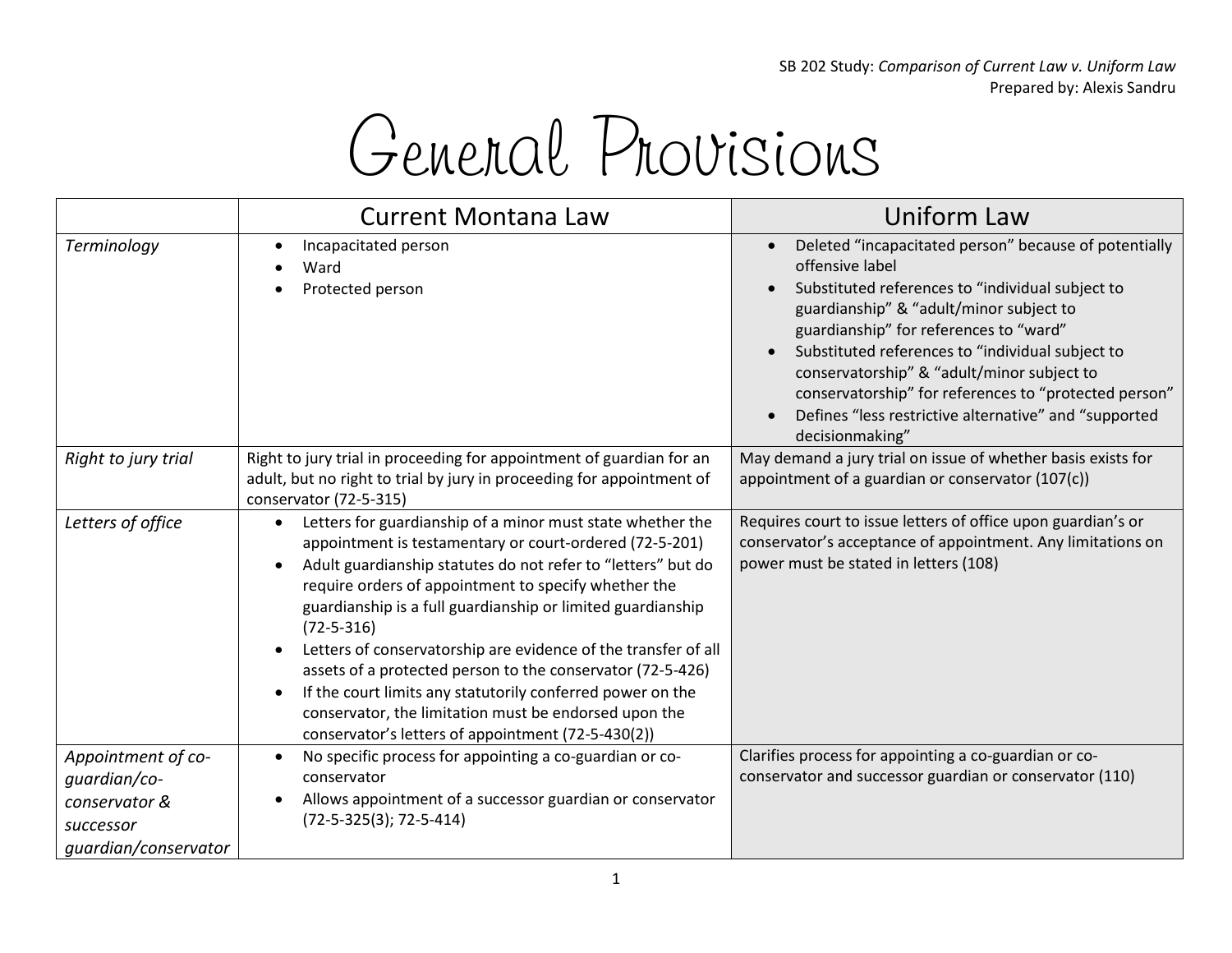| General notice<br>requirements/waiver | Section 72-1-301 provides general notice requirements (72-<br>$\bullet$<br>5-314; 72-5-403)<br>No specific requirements for font or language<br>Waiver of notice by the person alleged to be incapacitated<br>is not effective unless the person attends the hearing or the<br>person's waiver is confirmed in an interview with the visitor<br>$(72 - 5 - 314)$<br>Waiver by the person to be protected is not effective unless<br>the person attends the hearing or, unless minority is the<br>reason for the proceeding, waiver is confirmed in an<br>interview with the visitor (72-5-403) | Provide notice in accordance with Rules of Civil<br>Procedure<br>Provides specific requirements for giving notice,<br>including requiring 16-point font, plain language, and,<br>to the extent feasible, a language that the person to<br>be notified is proficient in (113)<br>A person, except for a respondent or individual<br>$\bullet$<br>subject to guardianship/conservatorship/protective<br>arrangement, may waive right to receive notice in a<br>record signed by the person and the person's attorney<br>and filed with the court (114)                                                                                                         |
|---------------------------------------|------------------------------------------------------------------------------------------------------------------------------------------------------------------------------------------------------------------------------------------------------------------------------------------------------------------------------------------------------------------------------------------------------------------------------------------------------------------------------------------------------------------------------------------------------------------------------------------------|--------------------------------------------------------------------------------------------------------------------------------------------------------------------------------------------------------------------------------------------------------------------------------------------------------------------------------------------------------------------------------------------------------------------------------------------------------------------------------------------------------------------------------------------------------------------------------------------------------------------------------------------------------------|
| Guardian ad litem                     | Representation of the alleged incapacitated person by a<br>$\bullet$<br>guardian ad litem is not necessary when the alleged<br>incapacitated person waives notice (72-5-314)<br>In a proceeding for a conservatorship, the court may send a<br>$\bullet$<br>visitor to interview the person to be protected. The visitor<br>may be a guardian ad litem or an officer or employee of the<br>court (72-5-408)                                                                                                                                                                                    | Court may appoint a guardian ad litem if court determines an<br>individual's interest is not otherwise adequately represented<br>(115)                                                                                                                                                                                                                                                                                                                                                                                                                                                                                                                       |
| Request for notice                    | An interested person who desires to be notified before any order is<br>made in a guardianship proceeding or protective proceeding may<br>file with the clerk a request for notice. A request is not effective<br>unless it contains a statement showing the interest of the person<br>and the person's (or person's attorney's) address (72-5-318; 72-5-<br>404)                                                                                                                                                                                                                               | A person may file with the court a request for notice if the<br>person is not otherwise entitled to notice and is interested in<br>the welfare of the respondent or individual subject to<br>guardianship/conservatorship/protective arrangement (116)                                                                                                                                                                                                                                                                                                                                                                                                       |
| <b>Mandatory disclosure</b>           |                                                                                                                                                                                                                                                                                                                                                                                                                                                                                                                                                                                                | Before accepting appointment as a guardian or conservator, a<br>person is required to disclose to the court whether the<br>person: (1) is or has been a debtor in a bankruptcy,<br>insolvency, or receivership proceeding; or (2) has been<br>convicted of a felony, a crime involving dishonesty, neglect,<br>violence, or use of physical force, or other crime relevant to<br>the functions the individual would assume as guardian or<br>conservator. If a guardian or conservator engages or<br>anticipates engaging an agent who has engaged in the above,<br>the guardian or conservator promptly shall disclose that<br>knowledge to the court (117) |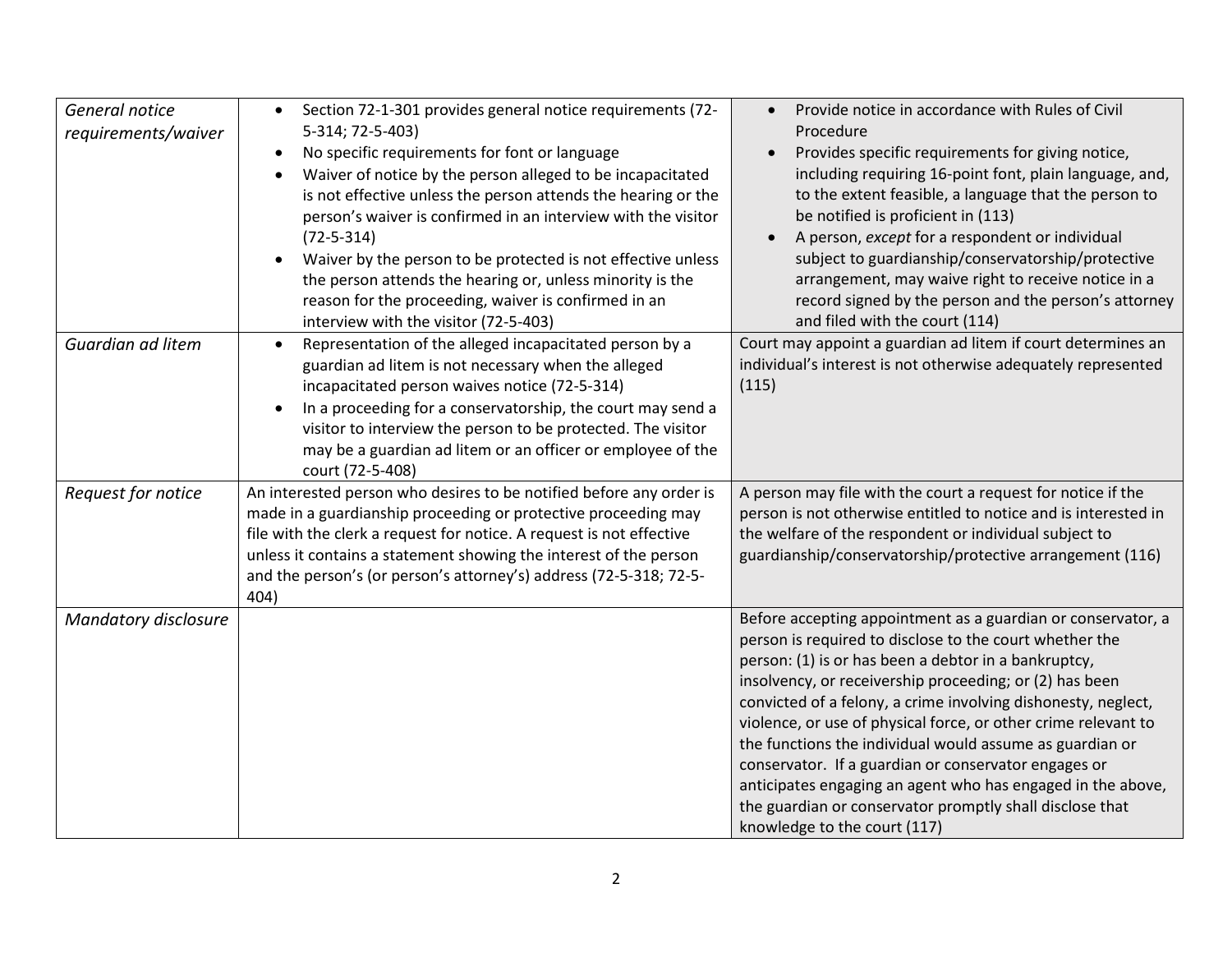| Compensation for<br>attorneys - petitions<br>filed in bad faith | In conservatorship proceedings, an attorney is entitled to<br>$\bullet$<br>reasonable compensation from the estate for services<br>rendered (72-5-432)                                                                                                                                                                                                                                                                                                                                                                                                                                                                                                                                              | Attorney for a respondent is entitled to reasonable<br>$\bullet$<br>attorney's fees and costs from the property of the<br>respondent<br>Attorney or other person whose services resulted in a<br>beneficial order to an individual subject to<br>guardianship/conservatorship/protective<br>arrangement is entitled to reasonable fees and costs<br>from the property of the individual<br>Fees and costs must be approved by the court prior to<br>$\bullet$<br>payment<br>If a court dismisses a petition and determines the<br>$\bullet$<br>petition was filed in bad faith, the court may assess<br>the cost of any court-ordered professional evaluation<br>or visitor against the petitioner (120) |
|-----------------------------------------------------------------|-----------------------------------------------------------------------------------------------------------------------------------------------------------------------------------------------------------------------------------------------------------------------------------------------------------------------------------------------------------------------------------------------------------------------------------------------------------------------------------------------------------------------------------------------------------------------------------------------------------------------------------------------------------------------------------------------------|----------------------------------------------------------------------------------------------------------------------------------------------------------------------------------------------------------------------------------------------------------------------------------------------------------------------------------------------------------------------------------------------------------------------------------------------------------------------------------------------------------------------------------------------------------------------------------------------------------------------------------------------------------------------------------------------------------|
| Compensation of<br>guardian or<br>conservator                   | Sums received by the guardian of a minor may not be used<br>$\bullet$<br>for compensation for the guardian's services except as<br>approved by an order of the court or as determined by a<br>duly appointed conservator other than the guardian (72-5-<br>231)<br>A full guardian or limited guardian of an adult is entitled to<br>receive reasonable sums for the guardian's services and for<br>room and board furnished to the ward as agreed upon<br>between the guardian and the conservator, provided the<br>amounts agreed upon are reasonable under the<br>circumstances (72-5-321(4))<br>A conservator is entitled to reasonable compensation from<br>$\bullet$<br>the estate (72-5-432) | Subject to court approval or the approval of the<br>$\bullet$<br>conservator, a guardian is entitled to reasonable<br>compensation and reimbursement for room, board,<br>clothing, and other appropriate expenses advanced<br>for the benefit of the individual subject to<br>guardianship<br>Subject to court approval a conservator is entitled to<br>reasonable compensation and reimbursement for<br>appropriate expenses<br>Sets forth factors to consider in determining<br>reasonableness (121)                                                                                                                                                                                                   |
| Instruction-<br>ratification                                    | A conservator may petition the court for instructions<br>$\bullet$<br>regarding the conservator's fiduciary responsibility (72-5-<br>413(2)<br>A conservator or other interested person may petition for a<br>$\bullet$<br>court order authorizing or requiring the conservator to take<br>a proposed action for the purpose of: (1) benefiting the<br>protected person or the estate; (2) minimizing current or<br>prospective taxes or expenses of administration; or (3)<br>providing gifts (72-5-444)                                                                                                                                                                                           | Guardian or conservator may petition the court for<br>$\bullet$<br>instruction regarding fiduciary responsibility or to<br>ratify a particular act related to the guardianship or<br>conservatorship (122)                                                                                                                                                                                                                                                                                                                                                                                                                                                                                               |